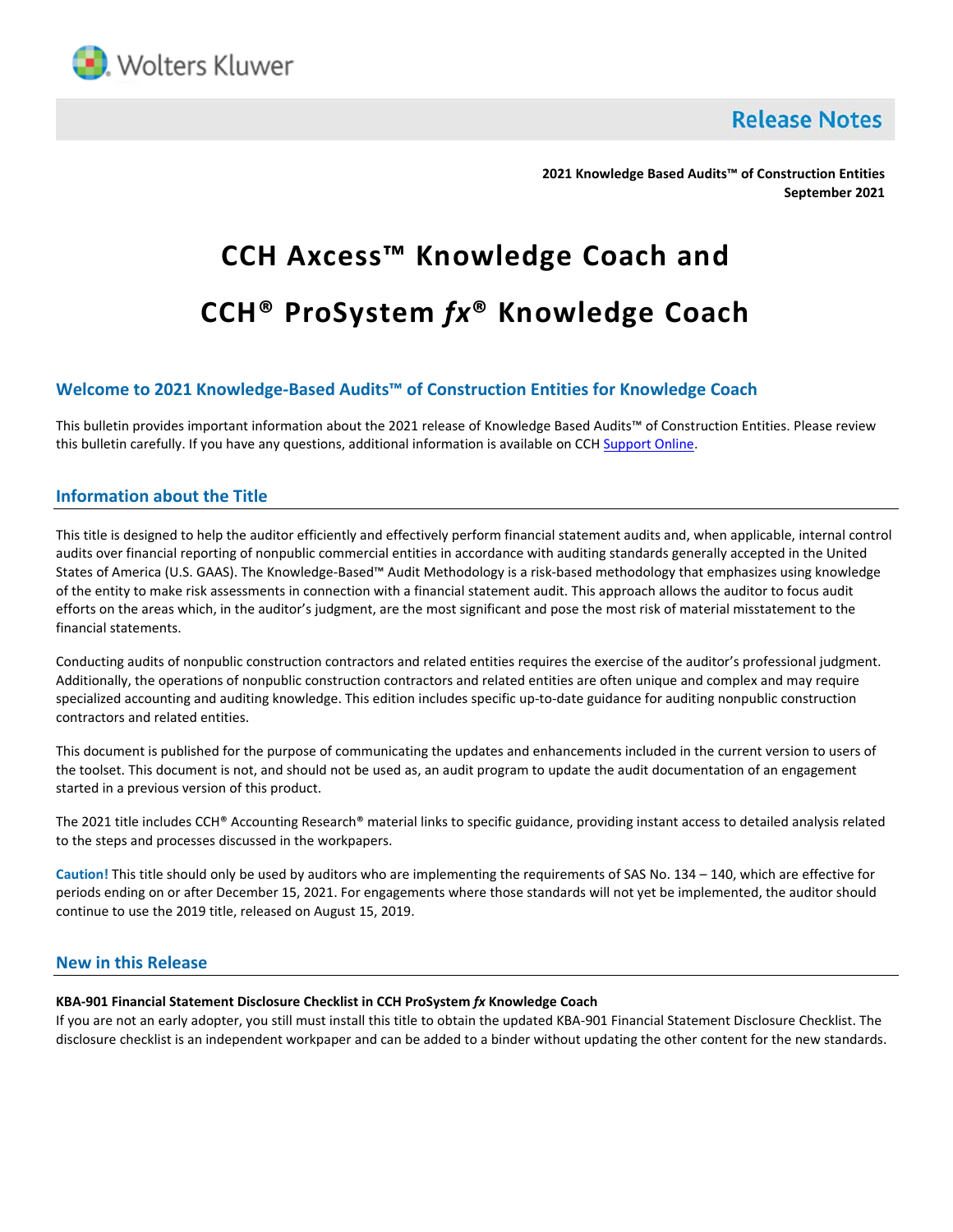After installing, if you choose not to release the title, there are three options for inserting the updated disclosure checklist into a binder:

**Note:** Each of these options requires a staff member or group to have the right "Insert Workpapers from Unreleased Titles," which can be assigned in the ADMIN module. The staff with this right are noted as "select staff members" in the options below.

- Select staff members can insert the updated checklist and delete the existing checklist from the binder. The new checklist will not include any of the prior responses. However, the user can refer to the checklist in the prior year binder and copy/paste any relevant information.
- Select staff members can use the Update Knowledge Coach Content feature to update to the 2021 checklist. To do this, first check in all workpapers except KBA-901 Financial Statement Disclosures Checklists to avoid accidentally updating other workpapers. Then, right-click on KBA-901 in the binder and select **Update Knowledge Coach Content > Update Selected Knowledge Coach Workpapers** to update only the disclosure checklist to the 2021 version. This option retains responses from the prior year other than the tailoring questions (table of contents).

**Note**: If other forms are accidently updated, the changes cannot be undone.

• Select staff members can create a binder template with just the updated disclosure checklist. Then, other staff members can copy and paste the disclosure checklist from the template into the client engagement binders. The new checklist will not include any of the prior responses. However, the user can refer to the checklist in the prior year binder and copy/paste any relevant information.

### **2021 Edition of Knowledge-Based Audits of Construction Entities**

This edition features numerous enhancements, including:

- Adding a new risk type option, "Other," in the risk pane for documenting risks that do not qualify as fraud or significant.
- Updating the "Debt" audit area to "Debt and Lease Obligations."
- Adding a new column, "Describe Any Compensated Control(s) that Limit the Severity of the Deficiency," in KBA-103 Evaluating and Communicating Internal Control Deficiencies. The auditor can now describe compensating controls related to deficiencies in KBA-103 instead of other workpapers. Also, there is no diagnostic on this column, as describing the compensating controls is not required.
- Removing columns in KBA-400 Scoping and Mapping of Significant Account Balances, Classes of Transactions, and Disclosures related to "Compensating Controls," as this is now documented in KBA-103.
- Rearranging columns in KBA-400 Table 1: Scoping and Mapping table for improved workflow.
- Removing columns in KBA-401 Understanding Entity-Level Controls and KBA-402 Understanding General Controls for Information Technology related to "Compensating Controls," as this is now documented in KBA-103.
- Removing columns in KBA-40X Understanding Activity-Level Controls series related to "Compensating Controls;" also, adding a new column, "Identify Any Complementary Control(s) Necessary to Meet the Control Objective," to improve workflow.
- Adding a new step, "Significant Accounting Estimates," to many audit programs.
- Adding many new Practice Points; see KCO-001 regarding SAS 142 and SAS 143.
- Enhancing instructions and procedures throughout the toolset to improve the workflow.

# **CCH® ProSystem** *fx***® Engagement 2020 Compatibility**

This title can be installed on Engagement v2020 by first installing the Engagement v2020.2.4 Update. The latest update can be downloaded via CCH Software Delivery Manager. This update allows you to use the 2021 content without installing Engagement v2020 until your firm plans to update.